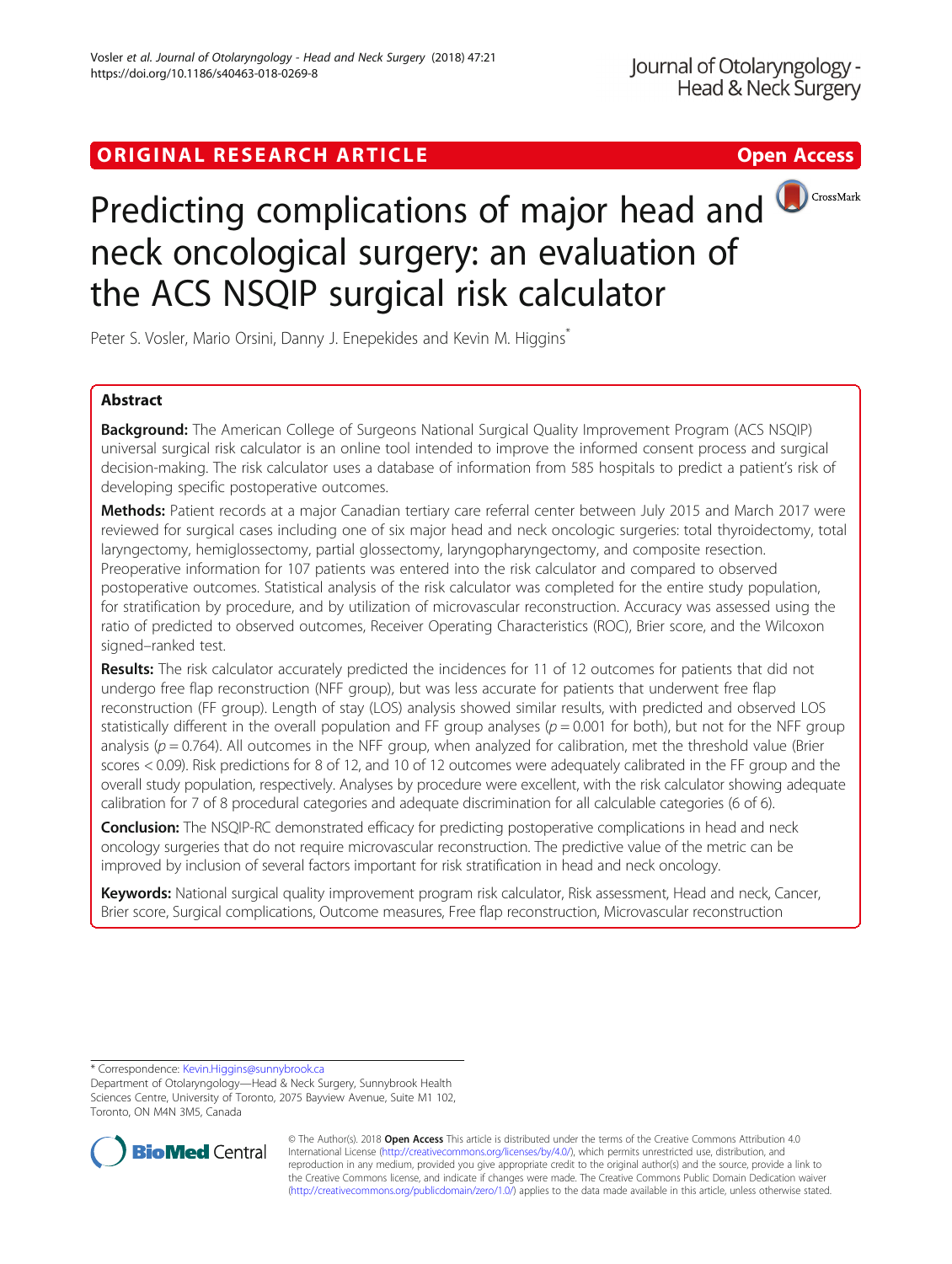# Background

Identifying patients at increased risk for perioperative complications imperative for determining candidates for surgical intervention and proper preoperative patient counselling. This is particularly relevant in the head and neck oncology discipline where complications such as fistula development and free flap necrosis can result in significantly extended length of stay and decreased quality of life. Surgery-specific risk calculators are available for various surgical practices [[1](#page-8-0)–[4](#page-8-0)], and risk factors for cardiovascular and head and neck-specific complications for head and neck procedures including duration of anaesthesia and ASA are known [\[5,](#page-8-0) [6\]](#page-8-0); however, there are no head and neck-specific risk calculators available.

The universal surgical risk calculator created by the American College of Surgeons National Surgical Quality Improvement Program (ACS NSQIP) was developed as both a surgical aid and informed consent tool to improve the overall decision-making process. The risk calculator is an open-access online tool that uses an algorithm and validated data from over 500 hospitals and 2.7 million operations performed in the Unites States to predict the likelihood of 12 postoperative outcomes [[7](#page-8-0)–[11](#page-9-0)]. This online program accepts the input of 20 comorbidity and demographic-related, patient-specific variables, (such as age group, gender, smoking status, functional status, body-mass index, etc.) in conjunction with a surgery-specific Current Procedure Terminology (CPT) code, to predict patients' risk of 12 postoperative outcomes within 30 days after surgery [\[12](#page-9-0), [13\]](#page-9-0). Patient-specific variables chosen for the risk calculator are broadly applicable for patients undergoing one of the 1887 procedures covered [\[11,](#page-9-0) [13,](#page-9-0) [14\]](#page-9-0).

Recently, this system has been evaluated in several surgical subspecialties including head and neck surgery  $[8, 15-17]$  $[8, 15-17]$  $[8, 15-17]$  $[8, 15-17]$  $[8, 15-17]$  $[8, 15-17]$  $[8, 15-17]$ , urology  $[9]$  $[9]$ , neurology  $[10]$  $[10]$ , pulmonology [[18\]](#page-9-0), gynecology [\[19\]](#page-9-0), gastroenterology [[12,](#page-9-0) [20](#page-9-0)–[23\]](#page-9-0), orthopedics [[24\]](#page-9-0) and general surgery with variable results. Despite these numerous publications, very few studies have examined the risk calculator's efficacy in a Canadian setting [[13](#page-9-0), [14](#page-9-0)] and none, so far, have evaluated head and neck surgery in a Canadian setting. We aim to provide the first comprehensive evaluation of the risk calculator for head and neck surgery in a Canadian setting by assessing its accuracy in predicting complications following six major head and neck procedures.

Our study evaluates the ACS NSQIP surgical risk calculator for predictive accuracy by comparing forecasted 30 day postoperative outcomes to observed incidences for patients who underwent one of six head and neck surgeries: total thyroidectomy, total laryngectomy, hemiglossectomy, partial glossectomy, laryngopharyngectomy and composite resection. These representative procedures were chosen for review because they are frequently performed by head and neck surgeons (thyroidectomy) or are associated with increased complexity and resultant higher complication rates and average length of stay (composite resection, laryngopharyngectomy). Separate statistical analyses were completed for the overall study population, and for each individual procedure. Furthermore, stratification and statistical analysis by free flap utilization, where patients were either separated into the Free Flap reconstructed (FF) group or Non-Free Flap reconstructed (NFF) group, was completed. This sub-stratification was warranted due to the risk calculator lacking separate CPT codes for head and neck procedures that included free flap reconstruction. This is an important distinction because it is wellestablished that free flap reconstruction increases patients' time under anesthesia, and it increases risk of surgical site infection and donor site complications [\[5](#page-8-0), [25,](#page-9-0) [26\]](#page-9-0).

# Methods

#### Study design

A retrospective review of all patients that underwent head and neck surgery at a single Canadian tertiary care referral center, between July 2015 and March 2017 was completed following research ethics board approval. Procedures included for review were total thyroidectomy, total laryngectomy, hemiglossectomy, partial glossectomy, laryngopharyngectomy and composite resection. Each patient's demographic-, procedure-, and complication- related data were collected and maintained in a secure database.

Demographic information was manually entered into the ACS NSQIP surgical risk calculator [\[25](#page-9-0)] to fill 20 patient-specific risk factors including age group, gender, functional status, BMI, ASA class, hypertension, smoking status and COPD. The most relevant Current Procedural Terminology (CPT) codes were then selected based on the type, extent, and attributes of the procedure; the following guidelines were used, hemiglossectomy = 41135, partial glossectomy = 41120, laryngectomy = 31365, laryngopharyngectomy with free flap = 31395, composite resection with free flap = 41153 or 41155, thyroidectomy with central neck dissection = 60252, thyroidectomy without neck dissection = 60240. To maintain consistency, "Surgeon Adjustment of Risk" was not altered.

Patient-specific estimates of postoperative risk, determined by the risk calculator, including serious complications, any complications, pneumonia, cardiac complications, surgical site infection (SSI), urinary tract infection (UTI), venous thromboembolism (VTE), renal failure, readmission, discharge to nursing or rehabilitation facility, return to operating room (ROR), and death, were recorded. Complications were simply tallied, with no additional weight given to multiple complications in the same patient. Observed incidences of complication as determined by database review were compared with the risk calculator's predictions.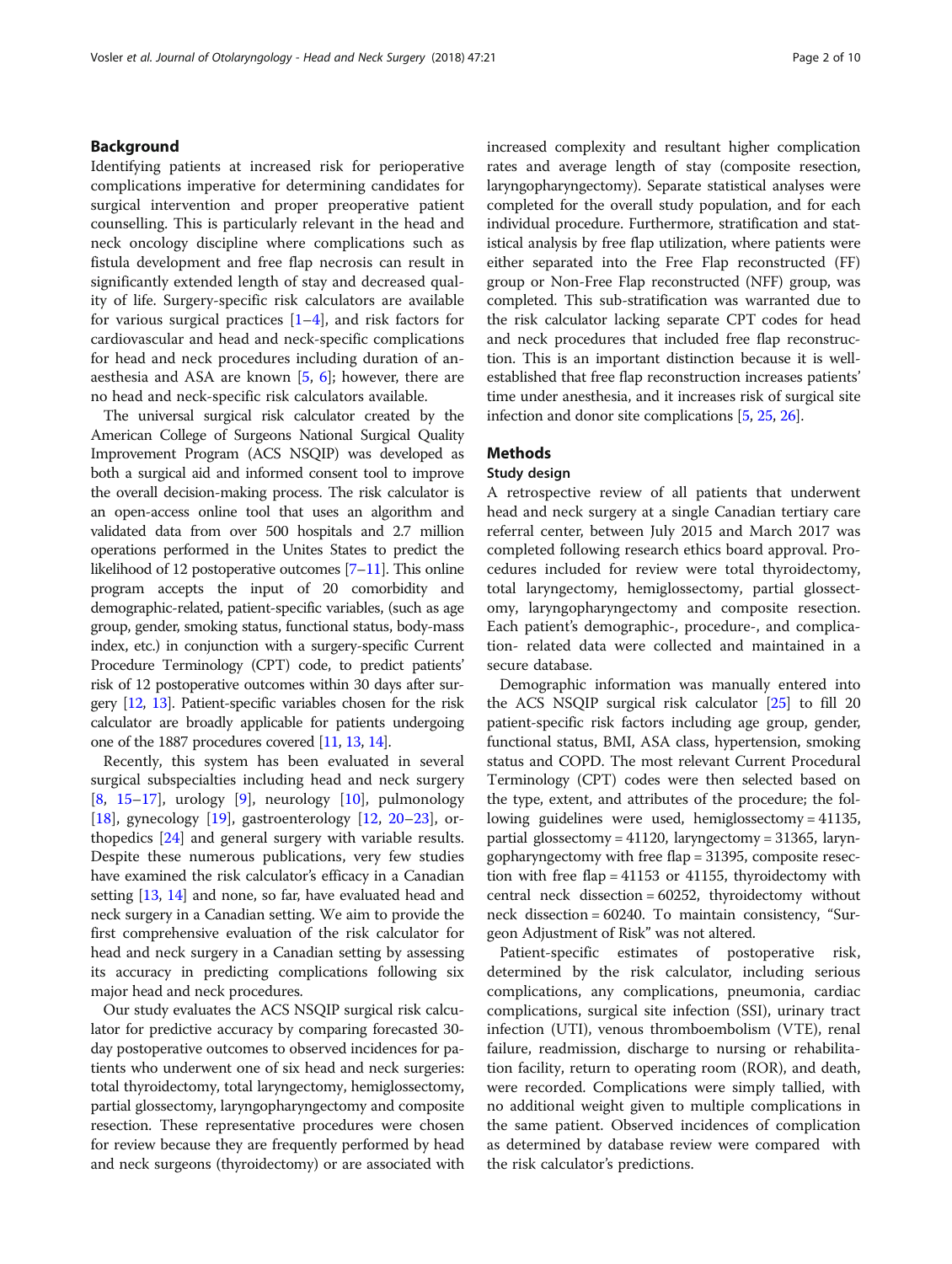## Statistical analysis

Statistical analyses were completed for the overall study population, as well as for subset analysis by procedure type, and by presence or absence of free flap reconstruction (FF group and NFF group, respectively). Predicted and observed rates of incidences were then compared within each stratification. Brier score, ROC curves, likelihood ratios and Wilcoxon signed–ranked tests for nonparametric data were generated with SPSS, version 24.0.

## Discrimination - ROC curves

Evaluation of the ACS NSQIP surgical risk calculator for discrimination ability was completed using area under (AUC) the receiver operating characteristics (ROC) curve, sometimes called c-statistic. Receiver operating characteristics curve graphs model sensitivity (true positive predictions) against  $1$  – specificity (false positive predictions) to evaluate how well a model distinguishes between higher and lower risk units within a population. The area under this graph is considered an accurate representation of a model's discrimination and is scored between 1.0 to 0.5, where the former is considered perfectly predictive and the latter is equivalent to chance. C-statistic values > 0.7 are considered adequately discriminative whereas values of > 0.8 are considered strongly discriminative [\[9](#page-9-0), [10,](#page-9-0) [26,](#page-9-0) [27\]](#page-9-0).

#### Calibration - brier score

Calibration is a measure of how well a model's predictions 'fit' an observed incidence rate over a collection of predictions [[10](#page-9-0)]. The Brier score, which is the sum of the mean squared differences between predicted values and binary outcomes, was used to evaluate the ACS NSQIP surgical risk calculator for calibration. Incidences were given a value of 1 and non-incidences were given a value of 0. Brier score values range from 0.0 to 1.0, where smaller values represent increased calibration and accuracy. Several thresholds, varying from 0.01 to 0.16, have been suggested to quantify sufficient accuracy for the Brier score [[16](#page-9-0), [17](#page-9-0), [19](#page-9-0), [21\]](#page-9-0); 0.09 was used as it is considered accurate for outcomes with low incidences [[28](#page-9-0), [29\]](#page-9-0).

# Results

#### Patient characteristics

Patients that underwent operations at a single, tertiary, Canadian teaching hospital between July 2015 and March 2017 were retrospectively reviewed for the purposes of this study. A total of 131 patients underwent operations, and 24 patients lacking adequate records or without 30-day follow-up information were excluded from the study, leaving a final population size of 107 individuals. Twenty-seven postoperative complications were observed within 30 days of surgery for the patients in this study (25%). The patient group had a mean age of 61 years, was composed approximately evenly of males and females (54, 53 years, respectively) and was, on average, overweight (Body Mass Index = 27.6 mg/ kg<sup>2</sup>). Most patients were non-diabetic (87%) and exhibited a high incidence of hypertension (40%). There were no emergency cases (0%), and one patient was on dialysis before their operation (1%). The most commonly observed postoperative complications were ROR (12 incidences, 11%), SSI (11 incidences, 10%) and readmission (5 incidences, 5%). A full outline of demographic information can be found in Table [1](#page-3-0).

## Predicted vs. observed outcomes

Summary analyses demonstrating total observed and predicted incidences of complications without stratification were calculated (Fig. [1](#page-4-0)). The risk calculator exhibited 100% accuracy in predicting renal failure and adequate performance in predicting readmission (predicted = 6, observed  $= 5$ ) and ROR (predicted  $= 9$ , observed  $= 12$ ). However, it underestimated serious complications (35%), any complication (30%), cardiac complications (100%), SSI (36%), UTI (50%), and ROR (25%). Overestimations were equally common with pneumonia (50%), VTE, readmission (20%), death, and discharge to nursing and rehabilitation (133%), all scoring below predicted.

Stratification of the data based on use of free flap reconstruction revealed that the NSQIP- risk calculator was accurate in patients that did not receive microvascular reconstruction. Figure [2](#page-5-0) depicts the stratification of predicted complications as calculated by the ACS NSQIP surgical risk calculator compared to observed incidences for those patients who underwent free flap reconstruction ( $n = 58$ ) and those that did not ( $n = 49$ ). The risk calculator correctly predicted the number of complications in the NFF patient group for 11 of 12 outcomes, but exhibited a 100% overestimation for the remaining outcome—readmission (predicted = 2, observed  $= 1$ ). For the patient cohort that underwent free flap reconstruction, the risk calculator demonstrated more limited accuracy, predicting only renal failure (pre $dicted = 0$ , observed = 0), readmission (predicted = 4, observed = 4) and death (predicted = 0, observed = 0), within acceptable error. Six of the remaining nine outcomes were underestimated, while the rest were overestimated.

# Free flap vs. no free flap

In our population, 58 (54%) patients underwent free flap reconstruction as part of their procedure. C-statistic and Brier score analyses were calculated for each of these stratifications. Overall, the risk calculator demonstrated improved calibration and comparable discrimination in predicting complications for the non-free flap reconstructed group when compared to the free flap reconstructed group (Table [2\)](#page-5-0). Values shown in bold are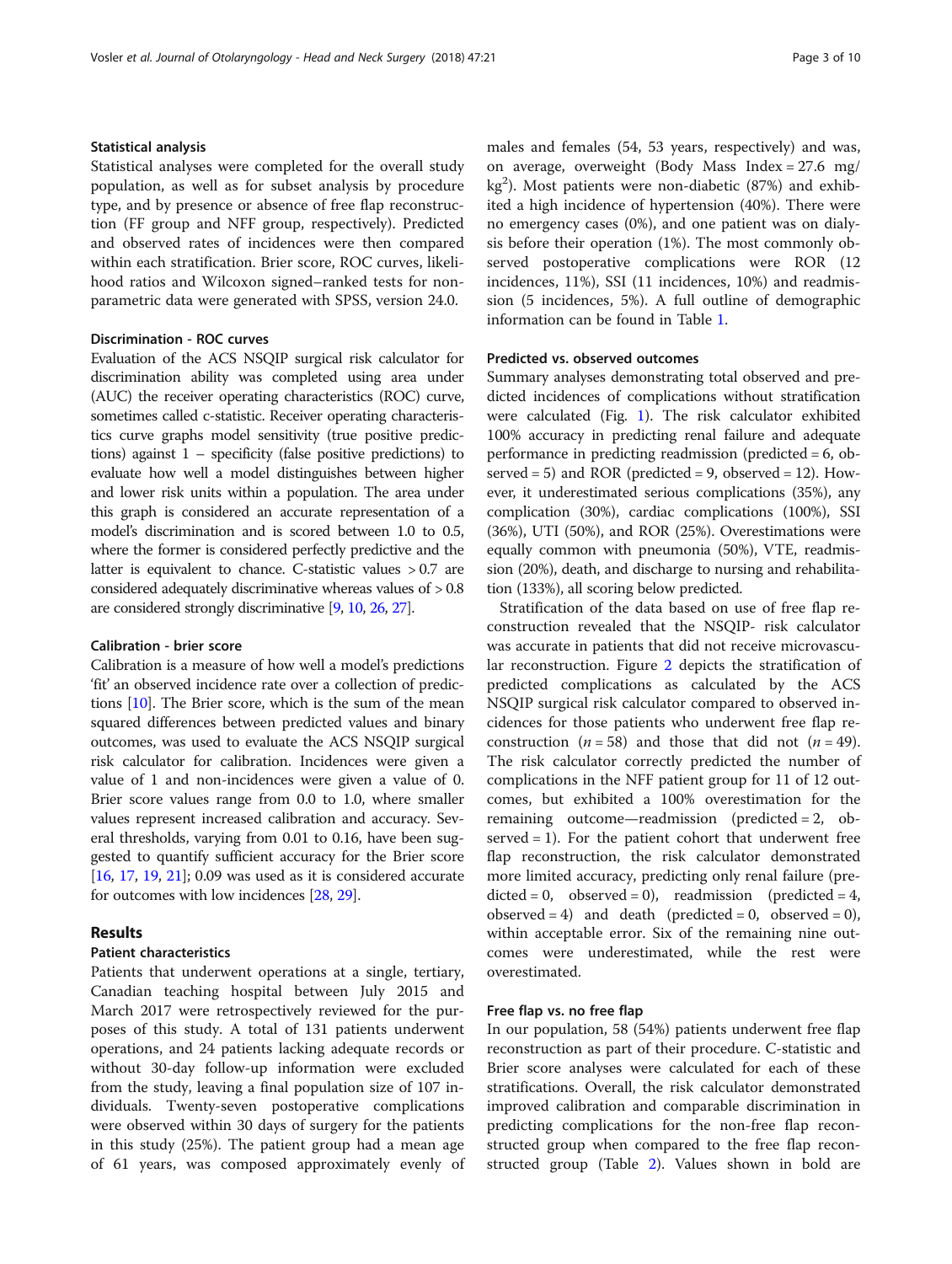their respective test statistics. Twelve of twelve Brier score values in the NFF group were below threshold (0.09) and 3 of 12 c-statistic values reached adequacy (0.70). Conversely, in the FF group, only 8 of 12 Brier score values showed acceptable calibration and 4 of 12 c-statistic values scored above 0.70. Specifically, SSI (Brier = 0.019, ROC = 0.885), readmission (Brier = 0.018,  $ROC = 1.00$ , and discharge to nursing or rehabilitation  $(Brier = 0.023, ROC = 0.854)$  exhibited adequate discrimination and calibration in the NFF group, and pneumonia (Brier = 0.017, ROC = 0.912), cardiac complication  $(Brier = 0.051, ROC = 0.767)$ , readmission (Brier = 0.063,  $ROC = 0.713$ , and discharge to nursing or rehabilitation  $(Brier = 0.028, ROC = 0.987)$  scored adequately in the FF group. C-statistic values shown as 'N/A' were incalculable due to an absence of observed complications for those outcomes.

When considering the entire study population without stratification by free flap, the risk calculator benefited from the effects of increased heterogeneity on discrimination, with 6 of 12 outcomes scoring above 0.70. Outcomes that scored satisfactorily for both discrimination and calibration were: cardiac complication (Brier = 0.028, ROC = 0.838), SSI (Brier = 0.088, ROC = 0.790), ROR (Brier =  $0.087$ , ROC =  $0.750$ ), and discharge to nursing or rehabilitation (Brier =  $0.026$ , ROC =  $0.851$ ). Two of the remaining outcomes, serious complications and any complications, scored acceptably for discrimination  $(ROC = 0.707$  and 0.719, respectively), but inadequately for calibration (Brier =  $0.174$  and 0.174, respectively). Conversely, pneumonia, UTI, and readmission met calibration requirements (Brier = 0.019, 0.018, and 0.045, respectively), but did not score above the threshold for discrimination  $(ROC = 0.543, 0.498, and 0.604, respectively.$ ively). Incidences of death, venous thromboembolism or renal failure were not observed; thus, c-statistics for these outcomes could not be calculated.

## Stratification by procedure

Evaluation of the risk calculator was also stratified by procedure (Table [3](#page-6-0)) where patients were separated into one of the following groups: hemiglossectomy with free flap, partial glossectomy, laryngectomy, laryngopharyngectomy

<span id="page-3-0"></span>Table 1 Demographic and Medical Information

| Characteristic                           | Value<br>$(n = 107)$ |
|------------------------------------------|----------------------|
| Age, mean (SD), y                        | 61.1 (13.4)          |
| Male gender, # (%)                       | 54 (50)              |
| Height, mean (SD), m                     | 1.65(0.14)           |
| Weight, mean (SD), kg                    | 74.1 (17.2)          |
| BMI, mean (SD)                           | 27.6 (6.65)          |
| Underweight, # (%)                       | 5(5)                 |
| Normal weight, # (%)                     | 29 (27)              |
| Overweight, # (%)                        | 29 (27)              |
| Obese, # (%)                             | 23 (21)              |
| Unknown, # (%)                           | 21 (20)              |
| Functional Status, # (%)                 |                      |
| Independent                              | 106 (99)             |
| Partially Dependent                      | 1(1)                 |
| Dependent                                | 0(0)                 |
| ASA Class, # (%)                         |                      |
| $\overline{1}$                           | 26 (24)              |
| $\mathsf{II}$                            | 54 (50)              |
| Ш                                        | 27(25)               |
| IV                                       | 0(0)                 |
| Diabetes, # (%)                          |                      |
| No                                       | 93 (87)              |
| Oral Medication                          | 4(4)                 |
| Insulin                                  | 10(9)                |
| Hypertension requiring medication, # (%) |                      |
| Yes                                      | 43 (40)              |
| No                                       | 64 (60)              |
| Dyspnea, # (%)                           |                      |
| No                                       | 92 (86)              |
| With moderate exertion                   | 12(11)               |
| At rest                                  | 3(3)                 |
| Current Smoker (within 1 year), # (%)    |                      |
| Yes                                      | 23 (21)              |
| No                                       | 84 (79)              |
| History of severe COPD, # (%)            |                      |
| Yes                                      | 13 (12)              |
| No                                       | 94 (88)              |
| Dialysis, # (%)                          |                      |
| Yes                                      | 1(1)                 |
| No                                       | 106 (99)             |
| Steroid use for chronic condition, # (%) |                      |
| Yes                                      | 8(7)                 |
| No                                       | 99 (93)              |
| Emergency case: Yes, # (%)               | 0(0)                 |

Table 1 Demographic and Medical Information (Continued)

| Value<br>Characteristic<br>$(n = 107)$<br>Ascites within 30 days prior to surgery: Yes, # (%)<br>0(0)<br>Sepsis within 48 h: Yes, # (%)<br>0(0)<br>0(0)<br>Acute renal failure: Yes, # (%)<br>Use of mechanical ventilation: Yes, # (%)<br>0(0)<br>Congestive Heart Failure 30 days prior to surgery: Yes, # (%)<br>0(0) |  |
|--------------------------------------------------------------------------------------------------------------------------------------------------------------------------------------------------------------------------------------------------------------------------------------------------------------------------|--|
|                                                                                                                                                                                                                                                                                                                          |  |
|                                                                                                                                                                                                                                                                                                                          |  |
|                                                                                                                                                                                                                                                                                                                          |  |
|                                                                                                                                                                                                                                                                                                                          |  |
|                                                                                                                                                                                                                                                                                                                          |  |
|                                                                                                                                                                                                                                                                                                                          |  |

considered to meet or exceed the threshold values for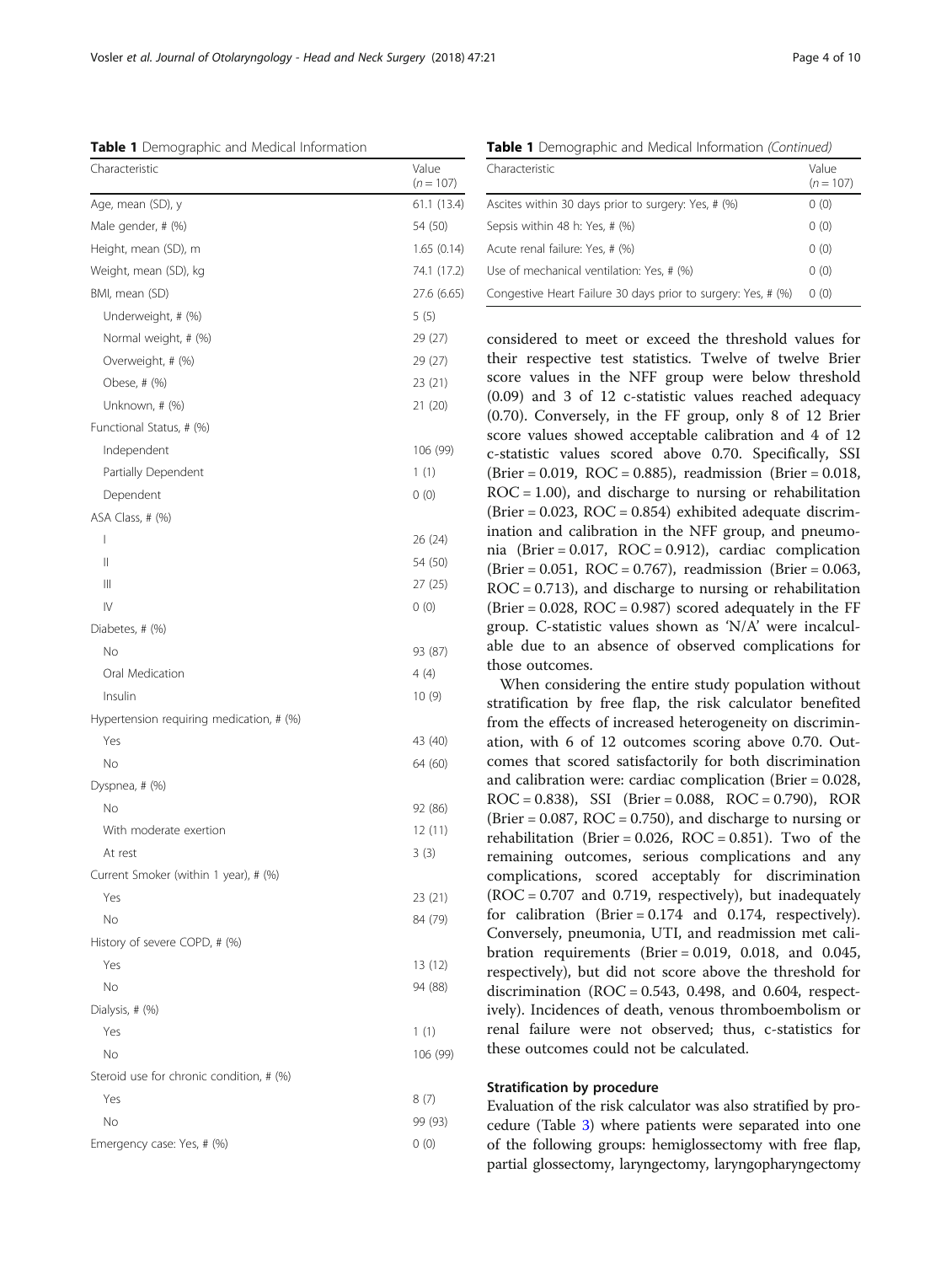<span id="page-4-0"></span>with free flap, composite resection with free flap, and thyroidectomy. Thyroidectomy was further subdivided into procedures with central neck dissection and those without. Table [3](#page-6-0) indicates the number of patients in each stratum, the percentage of patients with stage IV cancer for cases with available staging information ( $n = 89$ ), and the instances of preoperative radiation. One patient was excluded from analysis as a result of procedural characteristics not adequately fitting into the above groups. The occurrences of preoperative radiation (Likelihood Ratio = 21.689,  $p = 0.003$ ) and the incidences of stage IV cancer (Likelihood Ratio = 49.314,  $p = 0.001$ ) were significantly different between groups. This is to be expected considering the different standards of care associated with different disease locations and extensions. The risk calculator demonstrated adequate calibration and discrimination for laryngopharyngectomy with free flap (Brier =  $0.073$ , ROC = 0.842), composite resection with free flap (Brier = 0.081,  $ROC = 0.842$ ), thyroidectomy overall (Brier = 0.024, ROC = 0.817), and thyroidectomy with central neck dissection (Brier =  $0.023$ , ROC =  $0.816$ ) or without central neck dissection (Brier =  $0.027$ , ROC =  $0.845$ ). The risk calculator's ability to predict complications secondary to laryngectomy showed excellent discrimination  $(ROC = 0.956)$  but fell just short of acceptable calibration (Brier = 0.095). The remaining procedures, hemiglossectomy with free flap and partial glossectomy, exhibited acceptable calibration (Brier = 0.003 and 0.001, respectively) but, due to lack of observed complications, had incalculable c-statistics. Overall, the risk calculator performed exceptionally well in predicting complications by procedure; however, this is biased by the few patients in most of the groups.

## **Overall**

The ACS NSQIP surgical risk calculator's overall discrimination and calibration scores were calculated by evaluating all predictions of complications (12 predictions for each patient) together; this was completed for both FF and NFF groups, as well as, for the entire study population (Table [4](#page-6-0)). In all three instances the risk calculator exhibited accurate discrimination and calibration: FF (Brier = 0.081, ROC = 0.85), NFF (Brier = 0.023, ROC = 0.78), and combined  $(Brier = 0.055, ROC = 0.86).$ 

#### Length of stay

Length of stay analyses were completed for the overall study population and for both NFF and FF stratifications. Analyses were completed using the Wilcoxon signed–ranked test for nonparametric data [[12,](#page-9-0) [22](#page-9-0)] and one patient was excluded from analysis due to ongoing hospital stay at time of manuscript development. Figure [3](#page-7-0) compares the box plots of observed and predicted lengths of stay for each sub-stratification and the total study population. Predicted lengths of stay for the total study population and for the FF stratified group were found to be significantly different than observed lengths of stay ( $p = 0.001$ ). Conversely, predicted length of stay for the NFF stratified group was not found to be significantly different from observed length of stay ( $p = 0.764$ ).

# **Discussion**

Improving the informed consent process, providing surgeons with essential preoperative information, and acting as a quality control measure, are all potential benefits obtainable from an accurate surgical risk calculator. For these reasons, and others, various subspecialties have evaluated the efficacy of the ACS NSQIP surgical risk calculator in practice. Results from these studies are markedly inconsistent, with conclusions for the risk calculator ranging from entirely non-predictive for all outcomes [\[9](#page-9-0)] to useful within judicious parameters [[22](#page-9-0)].

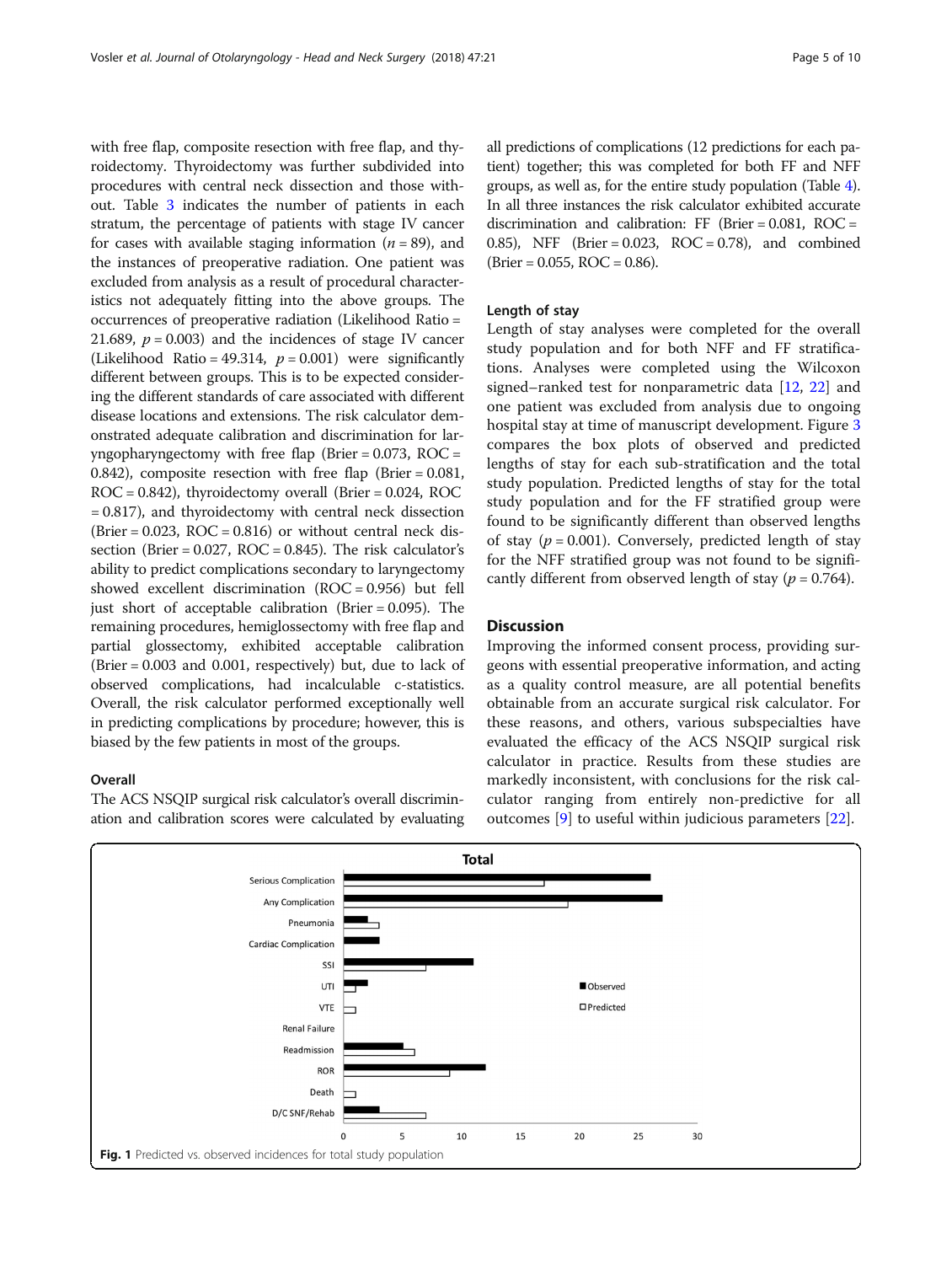<span id="page-5-0"></span>

One potential cause for these varying results is lack of agreement on a threshold value for the Brier Score. Several studies consider scores below 0.01 as predictive [\[9,](#page-9-0) [16](#page-9-0)], referencing Bilimoria et al. and Cohen et al. as justification for this decision. Bilimoria et al., however, does not use a Brier score threshold of 0.01 in their publication and interestingly, considered a value of 0.069 as sufficiently accurate [[30](#page-9-0)]. Additionally, Cohen et al. does not at all use, nor refer to, the Brier score test in their analysis [[31\]](#page-9-0). Other published threshold values are much higher, including 0.16 [\[21](#page-9-0)] and 0.14 [\[22](#page-9-0)]. Due to these discrepancies, we decided to use 0.09, a relatively intermediate value that has been shown to indicate accuracy for models with low incidence rates [[28](#page-9-0), [29](#page-9-0)].

Some studies have found that the surgical risk calculator systemically underestimates the true risk of postoperative complications [\[20](#page-9-0), [32\]](#page-9-0). Lack of surgery-specific metrics and predicted outcomes inherent to the risk calculator are often implicated as a cause of this inaccuracy [\[32\]](#page-9-0). For this reason, many studies have tested the validity of supplementary specialty-specific preoperative metrics to support the 21 already captured by the ACS NSQIP surgical risk calculator program  $[12, 23, 33]$  $[12, 23, 33]$  $[12, 23, 33]$  $[12, 23, 33]$  $[12, 23, 33]$  $[12, 23, 33]$  $[12, 23, 33]$ . As opposed to evaluating additional head and neck –specific preoperative metrics, we decided stratification by surgical complexity, free flap reconstruction versus no free flap reconstruction, and surgical type, as was previously unstudied, could delineate the risk calculator's accuracy as a function of surgical complexity. Initial evaluation of the risk calculator for observed versus predicted events, without stratification, exhibited results similar to other studies with 5 of 12 and 6 of 12 outcomes overestimated [\[9](#page-9-0), [23\]](#page-9-0) and underestimated, respectively. However, upon stratification by free flap utilization, the primary driver of these inaccuracies was

Table 2 Brier score and ROC AUC by Risk Calculator outcome

|                       | Without Free Flap*, t,a |        | With Free Flap*, t,a |            | Combined*, t,a     |            |
|-----------------------|-------------------------|--------|----------------------|------------|--------------------|------------|
| Outcome               | <b>Brier Score</b>      | ROC    | <b>Brier Score</b>   | <b>ROC</b> | <b>Brier Score</b> | <b>ROC</b> |
| Serious Complications | 0.0838                  | 0.5220 | 0.2508               | 0.6060     | 0.1743             | 0.7070     |
| Any Complications     | 0.0861                  | 0.5500 | 0.2474               | 0.6280     | 0.1735             | 0.7190     |
| Pneumonia             | 0.0208                  | 0.3230 | 0.0171               | 0.9120     | 0.0188             | 0.5430     |
| Cardiac Complications | 0.0000                  | N/A    | 0.0509               | 0.7670     | 0.0276             | 0.8380     |
| SSI                   | 0.0193                  | 0.8850 | 0.1453               | 0.6830     | 0.0876             | 0.7900     |
| UTI                   | 0.0001                  | N/A    | 0.0339               | 0.4420     | 0.0184             | 0.4980     |
| <b>VTE</b>            | 0.0001                  | N/A    | 0.0002               | N/A        | 0.0001             | N/A        |
| Renal Failure         | 0.0000                  | N/A    | 0.0000               | N/A        | 0.0000             | N/A        |
| Readmission           | 0.0183                  | 1.0000 | 0.0627               | 0.7130     | 0.0445             | 0.6040     |
| <b>ROR</b>            | 0.0234                  | 0.2190 | 0.1406               | 0.6880     | 0.0869             | 0.7500     |
| Death                 | 0.0000                  | N/A    | 0.0001               | N/A        | 0.0001             | N/A        |
| D/C SNF/Rehab         | 0.0232                  | 0.8540 | 0.0281               | 0.9870     | 0.0259             | 0.8510     |

\*Brier scores of < 0.09 and ROC > 0.7 (bold values) were considered accurate

<sup>a</sup>N/A indicates no ROC score could be calculated due to the absence of complications

† Bold values meet or exceed their respective accuracy thresholds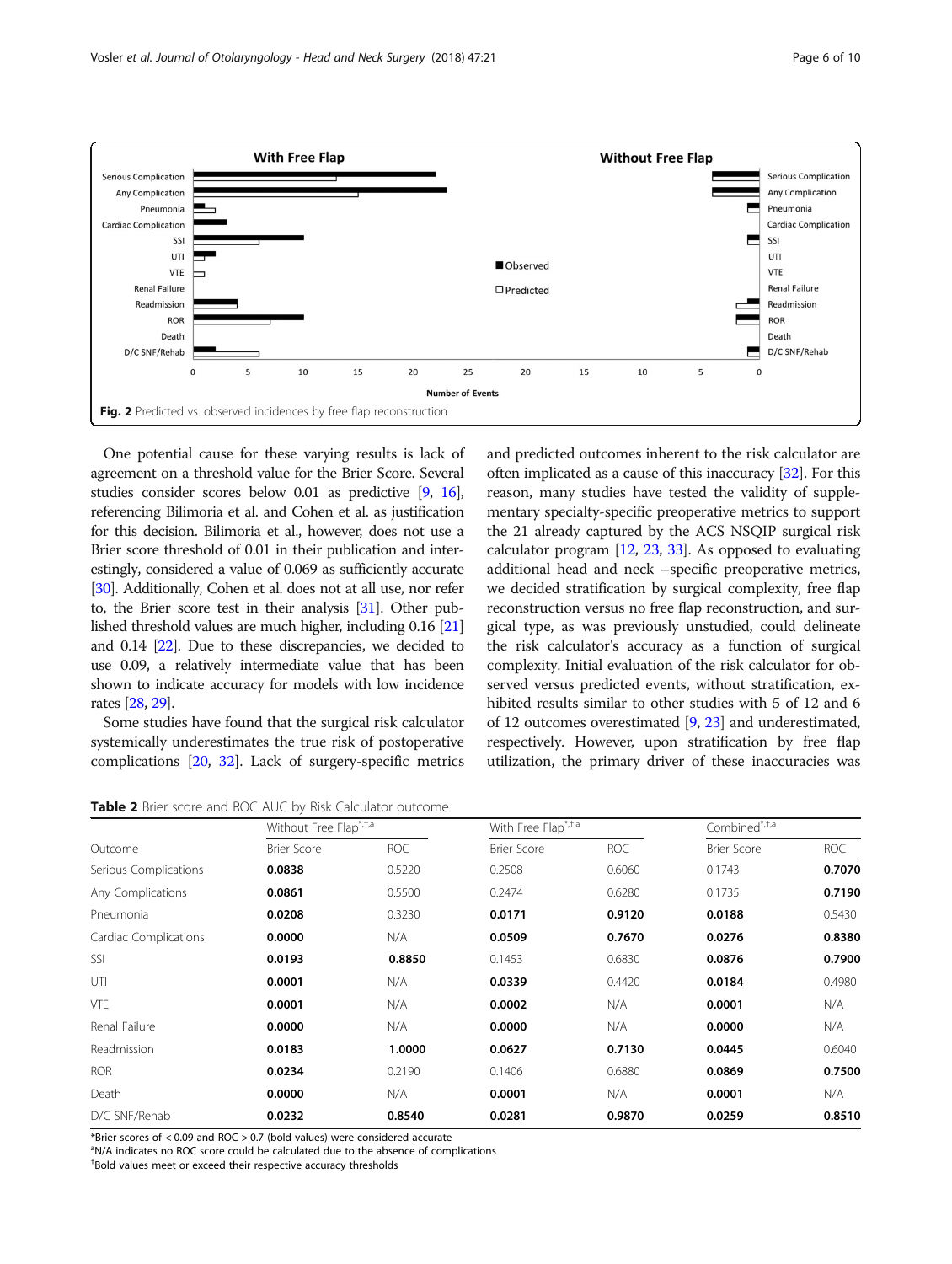| Procedure                           |    | Brier Score <sup>",†</sup> | ROC <sup>a,t</sup> | $%$ T <sub>4</sub> a | Radiated Patients | CPT Code(s) |
|-------------------------------------|----|----------------------------|--------------------|----------------------|-------------------|-------------|
| Hemiglossectomy with Free Flap      |    | 0.0032                     | N/A                | 25%                  |                   | 41,135      |
| Partial Glossectomy                 |    | 0.0015                     | N/A                | 0%                   |                   | 41,120      |
| Laryngectomy                        |    | 0.0954                     | 0.956              | 100%                 |                   | 31.365      |
| Laryngopharyngectomy with Free Flap | 16 | 0.0732                     | 0.842              | 81%                  |                   | 31.395      |

Composite Resection with Free Flap 39 0.0807 0.842 30% 4 4 41,153 & 41,153 41,155 Thyroidectomy Overall a a manual 30 **0.0241 0.817** 7% 0 0 60,252 & 60,240

Thyroidectomy with neck dissection 21 **0.0229 0.816** 7% 0 60,252 Thyroidectomy without neck dissection  $9$  0.0273 0.845 0% 0 60,240

<span id="page-6-0"></span>Table 3 Brier Score, ROC AUC, and demographic information by procedure type

\*Brier scores of < 0.09 and ROC > 0.7 (bold values) were considered accurate

<sup>a</sup>N/A indicates no ROC score could be calculated due to the absence of complications

† Bold values meet or exceed their respective accuracy thresholds

elucidated. In the FF group, the risk calculator over- or under-predicted 9 of 12 outcomes. In the NFF group, however, outcomes were exceptionally well predicted, with 11 of 12 complications accurately projected by the risk calculator. We believe increased technical difficulty, potential sacrifice of vital structures (i.e. internal jugular vein, spinal accessory nerve, phrenic nerve, sympathetic trunk, and the thoracic duct), longer duration of anaesthesia, and extended post-operative stay, are potential contributors to the disparity between these stratifications.

Statistical results similar to that of predicted and observed outcomes was demonstrated with LOS; length of stay predictions for the overall population and FF subgroup were found to significantly differ from observed postoperative stays. However, when LOS analysis was completed for the NFF stratified group, predicted and observed stays were not found to significantly differ. Furthermore, Fig. [3](#page-7-0) clearly depicts the dissimilarity between predicted and observed LOS for the FF group and overall population, when compared to that of the NFF group. Our overall population and the FF sub-group results are consistent with many other publications, which found little to no association between observed and predicted length of stay [\[12](#page-9-0), [15](#page-9-0)–[17,](#page-9-0) [21,](#page-9-0) [22](#page-9-0)]. Massoumi et al. implicated the level of care offered by a hospital (primary vs. tertiary) and its practices as potential generators of these inconsistencies [[20](#page-9-0)].

Our results follow a general trend present in the literature: increasingly complex procedures, where postoperative outcomes are closely influenced by the case-by-case features of the procedure, the skill level of the surgeon and postoperative care practices, are more likely missprojected by the ACS NSQIP risk calculator, which cannot consider surgical intricacies, surgeon experience or hospital-specific acute care standards [\[8,](#page-8-0) [20\]](#page-9-0). An essential first step in mitigating this inaccuracy, and a function currently missing from the ACS NSQIP surgical risk calculator, is the combination of CPT codes to build a case more representative of the actual procedure [[32\]](#page-9-0).

Our analysis of the risk calculator for calibration and discrimination followed a similar trend as LOS with all 12 outcomes properly calibrated in the NFF group and 8 of 12 calibrated in the FF group. As mentioned by Winoker et al., it is important to emphasize that few incidences of observed complications can contribute to low Brier scores [[9\]](#page-9-0). This can perhaps be seen in outcomes such as renal failure, VTE, and UTI in our cohort. Interestingly, the risk calculator exhibited slightly better discrimination for outcomes in the FF group (4 of 12) than in the NFF group (3 of 12). One possible explanation for this phenomenon is the improved performance of models that exhibited higher levels of heterogeneity. As shown by Cohen et al., ACS NSQIP surgical risk calculator estimations, projected for heterogeneous populations of patients (those that undergo many different procedures and have a diversity of preoperative morbidities), score better for discrimination than risk projections for homogenous patient populations [\[9](#page-9-0)]. The risk calculator scored well for both calibrated and discrimination for 6 of 12 outcomes in the total study population. Our results demonstrating the risk calculator's accuracy for a portion of complications predicted are consistent with that of previous publications [[21,](#page-9-0) [22](#page-9-0), [33](#page-9-0)]; however, they are inconsistent with

Table 4 Brier score and ROC AUC for all complications calculated together

|         |                    | Without Free Flapa,b |             | With Free Flapa,b |                    | Combined <sup>a,b</sup> |  |
|---------|--------------------|----------------------|-------------|-------------------|--------------------|-------------------------|--|
| Outcome | <b>Brier Score</b> | <b>ROC</b>           | Brier Score | <b>ROC</b>        | <b>Brier Score</b> | ROC                     |  |
| Overall | 0.0230             | 0.7790               | 0.0814      | 0.8520            | 0.0548             | 0.8590                  |  |

 $^{\text{a}}$ Brier scores of < 0.09 and ROC > 0.7 (bold values) were considered accurate

**bBold values meet or exceed their respective accuracy thresholds**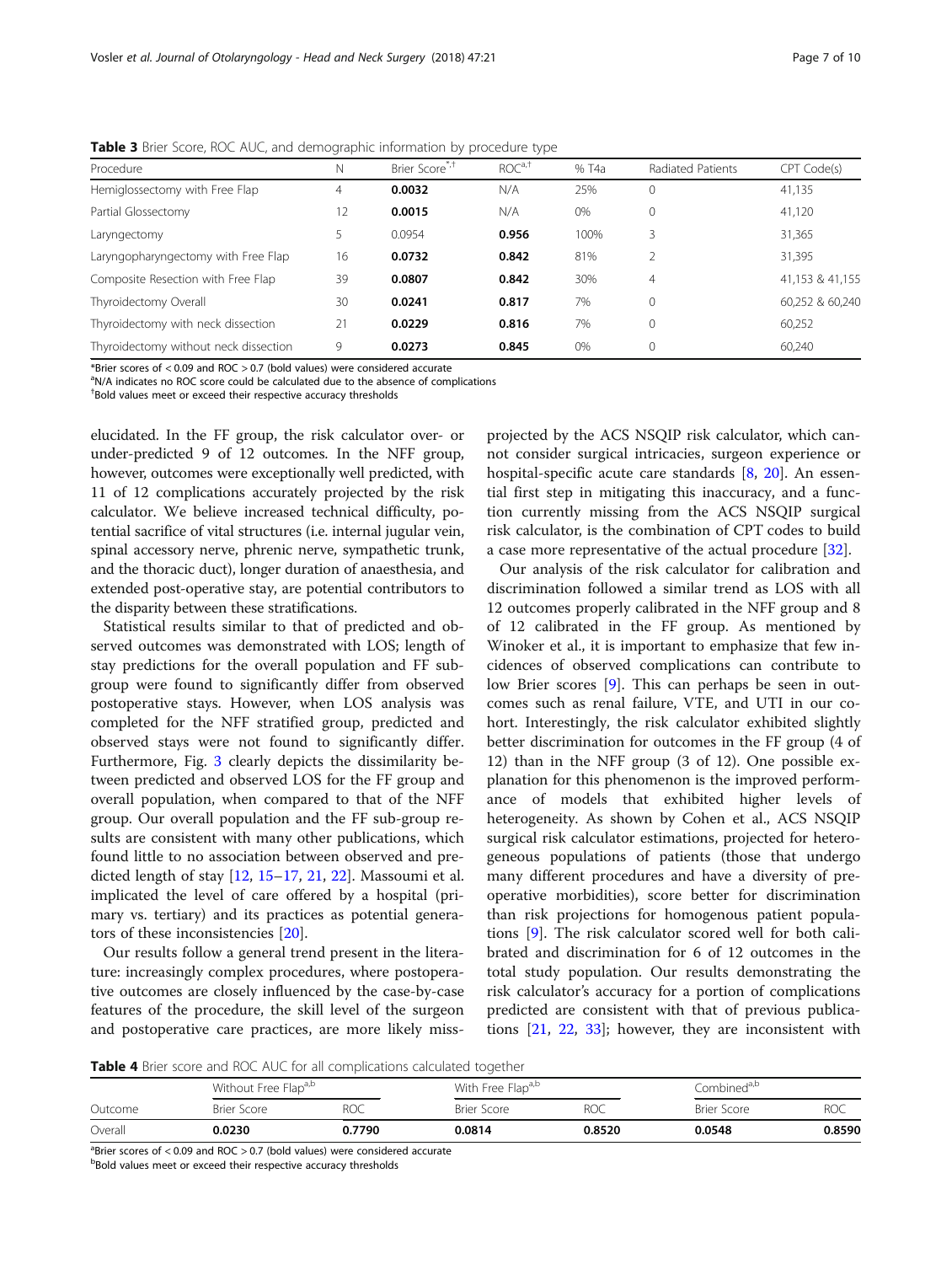<span id="page-7-0"></span>

other evaluations specific to the head and neck discipline. Two potential reasons for this discrepancy are differences in Brier score threshold values used and patient population heterogeneity. The former, explained in the discussion above, has resulted in previous studies considering acceptable scores as non-predictive  $[16, 17]$  $[16, 17]$  $[16, 17]$  $[16, 17]$ . The latter refers to previous studies evaluating only one head and neck surgical procedure and thus exhibiting lower levels of heterogeneity [\[15,](#page-9-0) [16\]](#page-9-0).

Analysis by procedure type further substantiated the risk calculator's accuracy in our patient cohort, with 7 of 8 evaluated procedures showing good calibration and all calculable procedures meeting adequate discrimination levels. Potential reasons why the risk calculator could have shown poor calibration for laryngectomy, which scored just above the Brier threshold, includes relatively few patients  $(n = 5)$  having undergone this procedure and thus a potential for sampling error, and the relatively high incidences of T4 cancer (100%) and prior radiation (60%). Interestingly, of the procedures analyzed that met the Brier score threshold, composite resection with free flap and laryngopharyngectomy with free flap had the highest values. This relative decrease in calibration can potentially be attributed to the increased complexity associated with these

surgeries. This is certainly supported considering the results of the free flap stratified analyses.

For the overall population analyses, in which all surgical procedures and complications were pooled together, discrimination and calibration computations met their respective thresholds this provides the strongest evidence in our analysis of the risk calculator's effectiveness in predicting complications secondary to head and neck surgery.

#### Primary strengths

We present the first comprehensive evaluation of the ACS NSQIP surgical risk calculator in the head and neck discipline in a Canadian setting. Furthermore, to the authors' knowledge we are the first publication on the risk calculator to stratify by microvascular reconstruction, a surgical procedure which is associated with longer OR times and increased complication rates. Finally, our findings demonstrate good performance of the ACS NSQIP surgical risk calculator in predicting postoperative complications in patients undergoing head and neck surgery without free flap reconstruction. Given these results, we regularly utilize the risk calculator to determine individual patient's risk of complications as a decision-support tool to evaluate the safety of the procedure and to provide more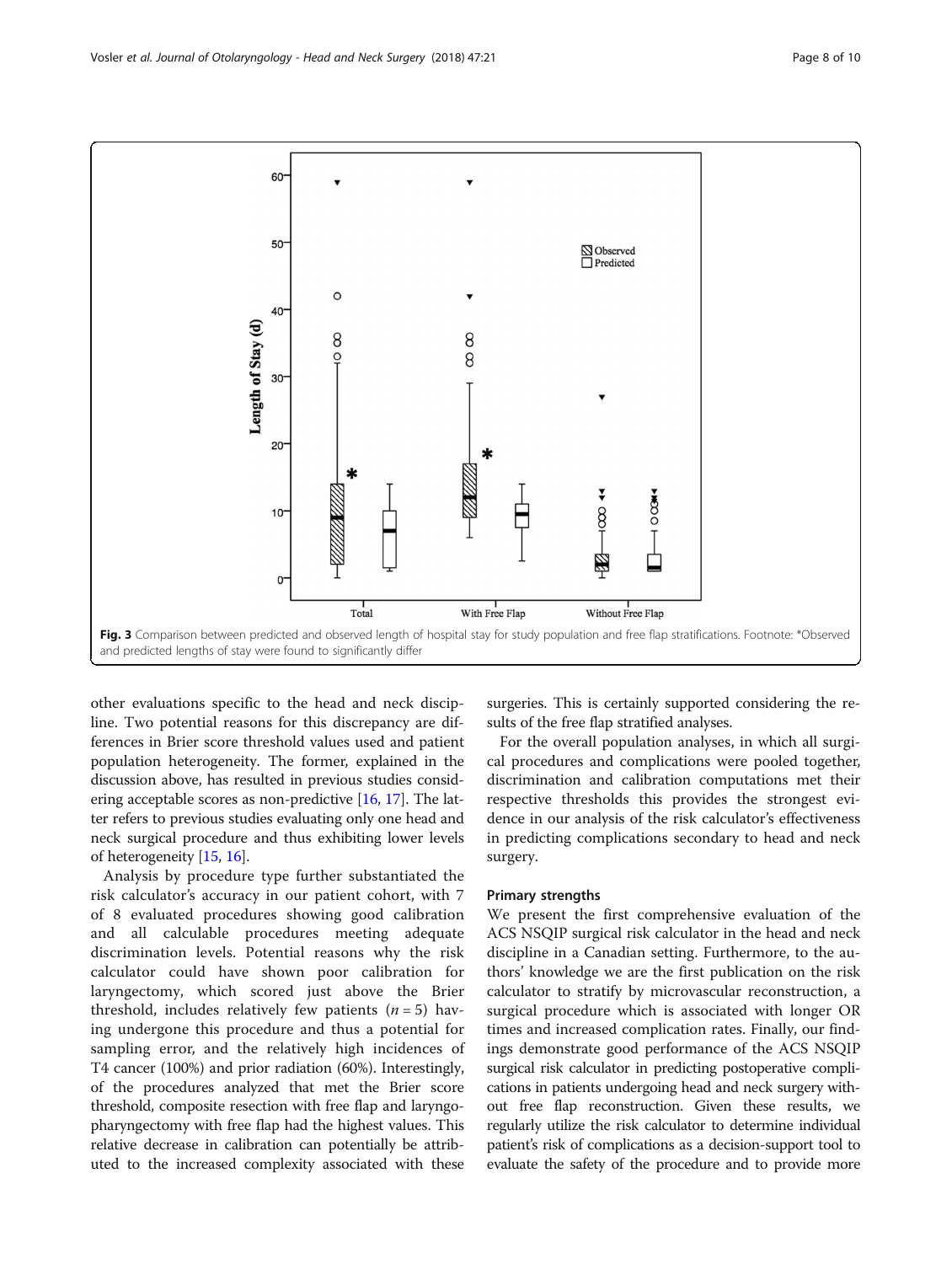<span id="page-8-0"></span>comprehensive preoperative counselling to patients and their families.

#### Limitations

We are primarily limited by the size of our study cohort  $(n = 107)$ , having few patients with complications (27), and being a single institution retrospective review. The latter two limitations have been implicated by Cohen et al. as potential sources of inaccuracy when evaluating the risk calculator [\[11](#page-9-0)]. Specifically, they concluded that three criteria must be met to fairly evaluate the risk calculator: a patient cohort acquired from more than one care center, a minimum of 100 patients with an incidence, and sufficient cohort heterogeneity. Based on the diverse list of procedures reviewed, we believe the level of heterogeneity required has been met in our cohort.

#### Next steps

Specialty-specific surgical risk calculators have shown improved predictive accuracy over the ACS NSQIP risk calculator [[12,](#page-9-0) [23,](#page-9-0) [32\]](#page-9-0), suggesting development of a head and neck-specific risk calculator is warranted. One potential caveat of these additional metrics, as was pointed out by Cohen et al., is the potential for overfitting [\[11](#page-9-0)]. Application of surgery-specific risk calculators should be used only on the procedures and settings which they have been examined. To this end, a multicenter collaboration as part of the Canadian Association of Head and Neck Surgeons is planned.

The purpose of a risk calculator is to determine the potential complications our patients may endure based on patient comorbidities and the procedures planned. The ACS NSQIP surgical risk calculator predicts the major complications of any surgery; however, it does not predict complications specific to our patient population that impair quality of life and increase LOS including fistula development and free flap failure requiring a second free flap or locoregional flap. A specialty-specific risk calculator would address this shortcoming.

#### Conclusion

The ACS NSQIP surgical risk calculator has the potential to act as a quality improvement metric and aid in the informed consent process through preoperative planning and postoperative prevention of potential mortality and morbidity. Though data collected for the risk calculator was amassed entirely from American hospitals with the intended use of improving the standard of care within the American health care system, our results suggest the potential utility of the risk calculator for Canadian Head and Neck oncology. Specifically, judicious application of the risk calculator for head and neck surgical procedures that do not involve microvascular reconstruction is supported.

#### Abbreviations

ACS NSQIP: American College of Surgeons National Surgical Quality Improvement Program; AUC: Area under the curve; COPD: Chronic obstructive pulmonary disease; CPT: Current Procedural Terminology; FF: Free flap reconstructed patient group; LOS: Length of stay; NFF: Non-free flap reconstructed patient group; REB: Research ethics board; ROC: Receiver operating characteristics; ROR: Return to operating room; SSI: Surgical site infection; UTI: Urinary tract infection; VTE: Venous thromboembolism

#### Acknowledgements

The authors would like to acknowledge Michael Hong, BSc, for his contributions to the manuscript.

#### Funding

No forms of funding were acquired for this research.

#### Availability of data and materials

Supporting data can be requested through contact with the corresponding author.

#### Authors' contributions

All authors were involved with the conception and design of the study, analysis and interpretation of data, revising the manuscript, and have given final approval. Further to this PV was involved with the design, direction and writing of the manuscript, including figures and statistical analyses. MO was involved in developing and editing the manuscript, completing the statistical analysis and figures, and editing the manuscript. KH and DE were the attending surgeons of the patients analyzed in this study.

#### Ethics approval and consent to participate

Research ethics approval was obtained from the Sunnybrook Health Sciences Center Research Ethics Board (REB). The following REB number applies 263– 2017.

# Consent for publication

Not Applicable.

#### Competing interests

The authors declare that they have no competing interests.

#### Publisher's Note

Springer Nature remains neutral with regard to jurisdictional claims in published maps and institutional affiliations.

#### Received: 17 August 2017 Accepted: 12 March 2018 Published online: 22 March 2018

#### References

- 1. Parikh P, Shiloach M, Cohen ME, Bilimoria KY, Ko CY, Hall BL, et al. Pancreatectomy risk calculator: an ACS-NSQIP resource. HPB. 2010;12:488–97.
- 2. Ramanan B, Gupta PK, Gupta H, Fang X, Forse RA. Development and validation of a bariatric surgery mortality risk calculator. J Am Coll Surg. 2012;214:892–900.
- 3. Gupta PK, Franck C, Miller WJ, Gupta H, Forse RA. Development and validation of a bariatric surgery morbidity risk calculator using the prospective, multicenter NSQIP dataset. J Am Coll Surg. 2011;212:301–9.
- 4. Nam RK, Kattan MW, Chin JL, Trachtenberg J, Singal R, Rendon R, et al. Prospective multi-institutional study evaluating the performance of prostate cancer risk calculators. J Clin Oncol Off J Am Soc Clin Oncol. 2011;29:2959–64.
- 5. About ACS Risk Calculator. [https://riskcalculator.facs.org/RiskCalculator/](https://riskcalculator.facs.org/RiskCalculator/about.html) [about.html.](https://riskcalculator.facs.org/RiskCalculator/about.html) Accessed 18 Jul 2017.
- Velanovich V. Testing the ability of the NSQIP risk calculator to predict laryngectomy complications. JAMA Otolaryngol Head Neck Surg. 2016;142: 979–80.
- 7. Winoker JS, Paulucci DJ, Anastos H, Waingankar N, Abaza R, Eun DD, et al. Predicting complications following robot-assisted partial nephrectomy with the ACS NSQIP universal surgical risk calculator. J Urol. 2017; [https://doi.org/](https://doi.org/10.1016/j.juro.2017.04.021) [10.1016/j.juro.2017.04.021.](https://doi.org/10.1016/j.juro.2017.04.021)
- 8. Vaziri S, Wilson J, Abbatematteo J, Kubilis P, Chakraborty S, Kshitij K, et al. Predictive performance of the American College of Surgeons universal risk calculator in neurosurgical patients. J Neurosurg. 2018; 128(3):942–7.